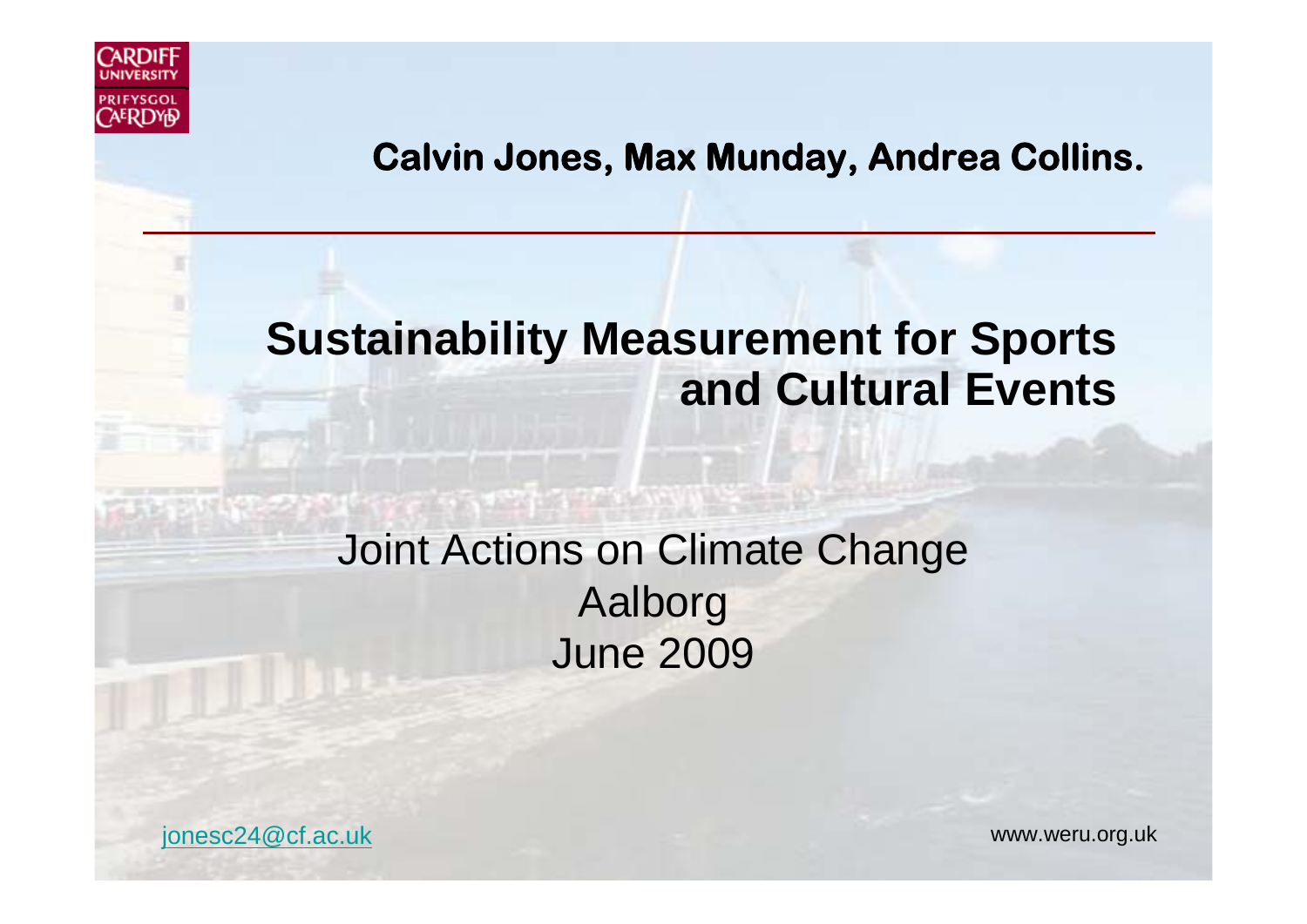

## **The project**

- Sponsored by **UK Sport** in an attempt to pilot sustainability management and measurement tools for events (also cultural/social impacts)
- Six pilot events through 2008 (sport, culture, social) & mix of quantitative & qualitative approaches;
	- 'State of the art' assessment
	- Carbon accounting
	- Environmental management systems
- ➤ Outputs: toolkit & resource set for event managers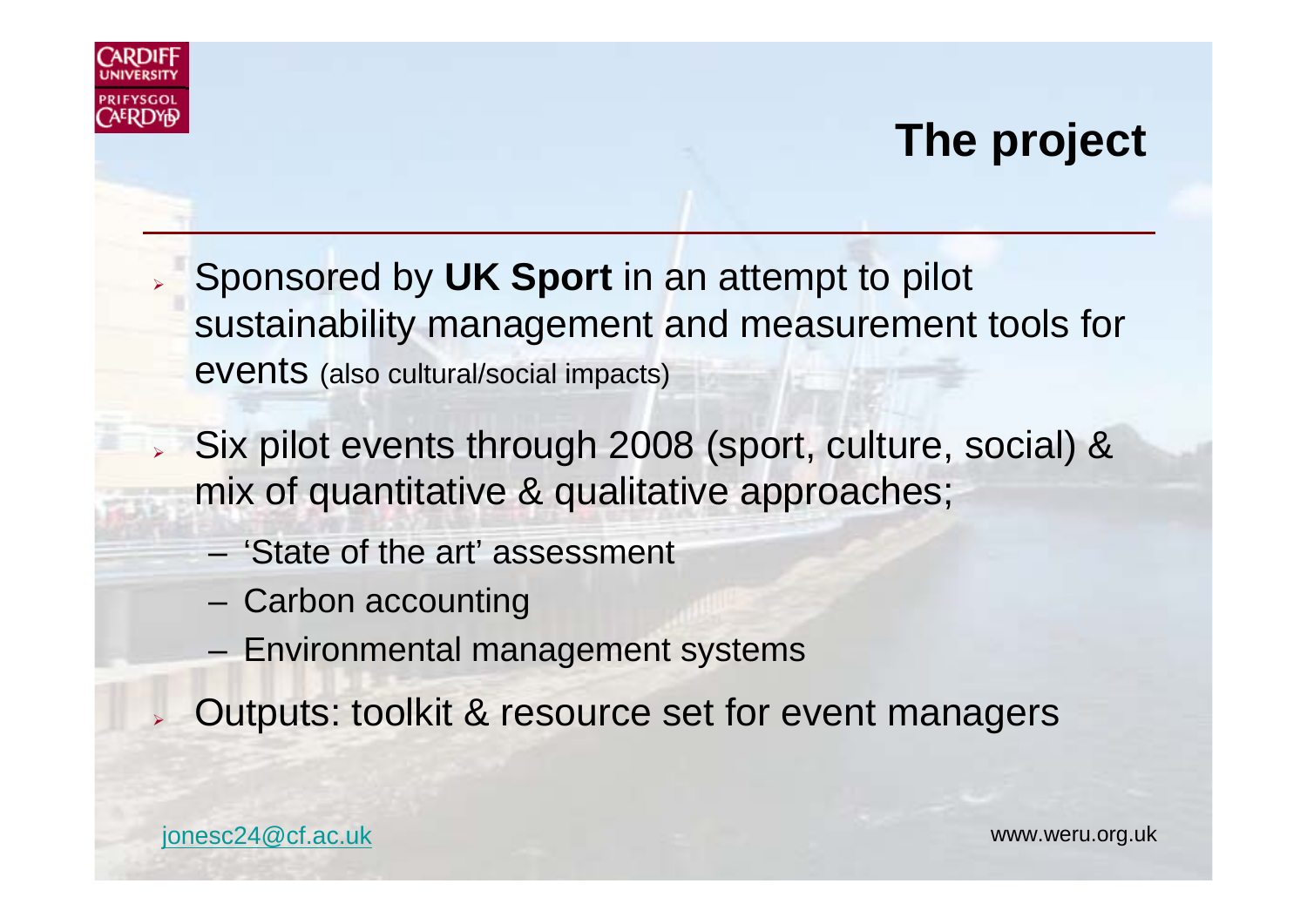

➤

≻

# **Summary of findings**

#### 'Sustainability' for events is complex;

- Visitor/travel behaviours varied & complicated
- Non-traditional activities hard to account for
- Time limited activity adds concept/methodological issues
- Organisers not well placed to develop alone
	- Complex mesh of partnerships
	- Often temporary organisations/locations
	- Very limited expertise in-house
	- Limited resource and competing audiences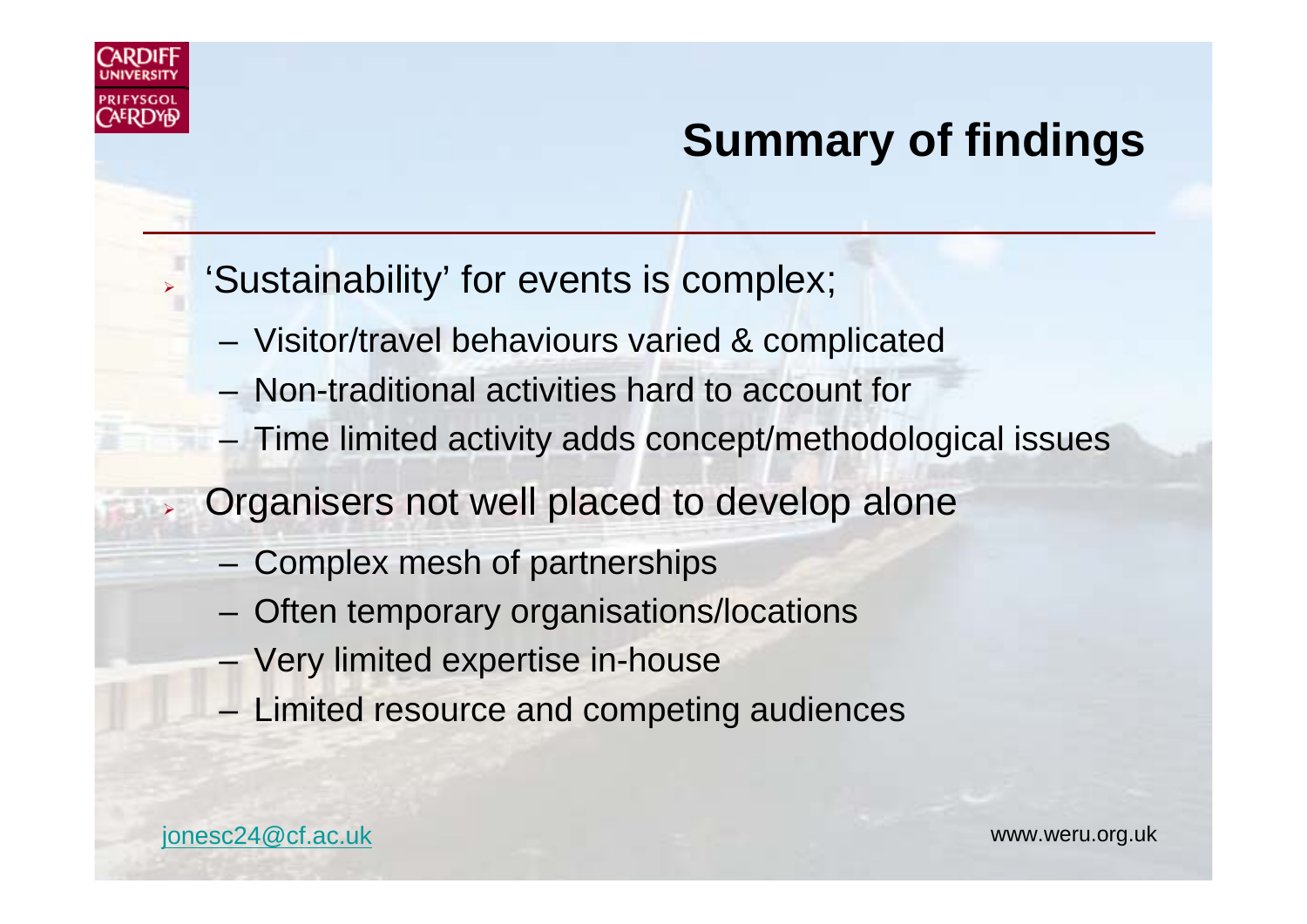

## **The UK Sport 'Event Toolkit'**

- ➤ Develop organiser familiarity with issues and approaches
- Advocate need for EMS intrinsically and to access UKS/public sector support and funding
- $\blacktriangleright$  Develop resource base to help organisers take practical steps to measure and reduce environmental impact of events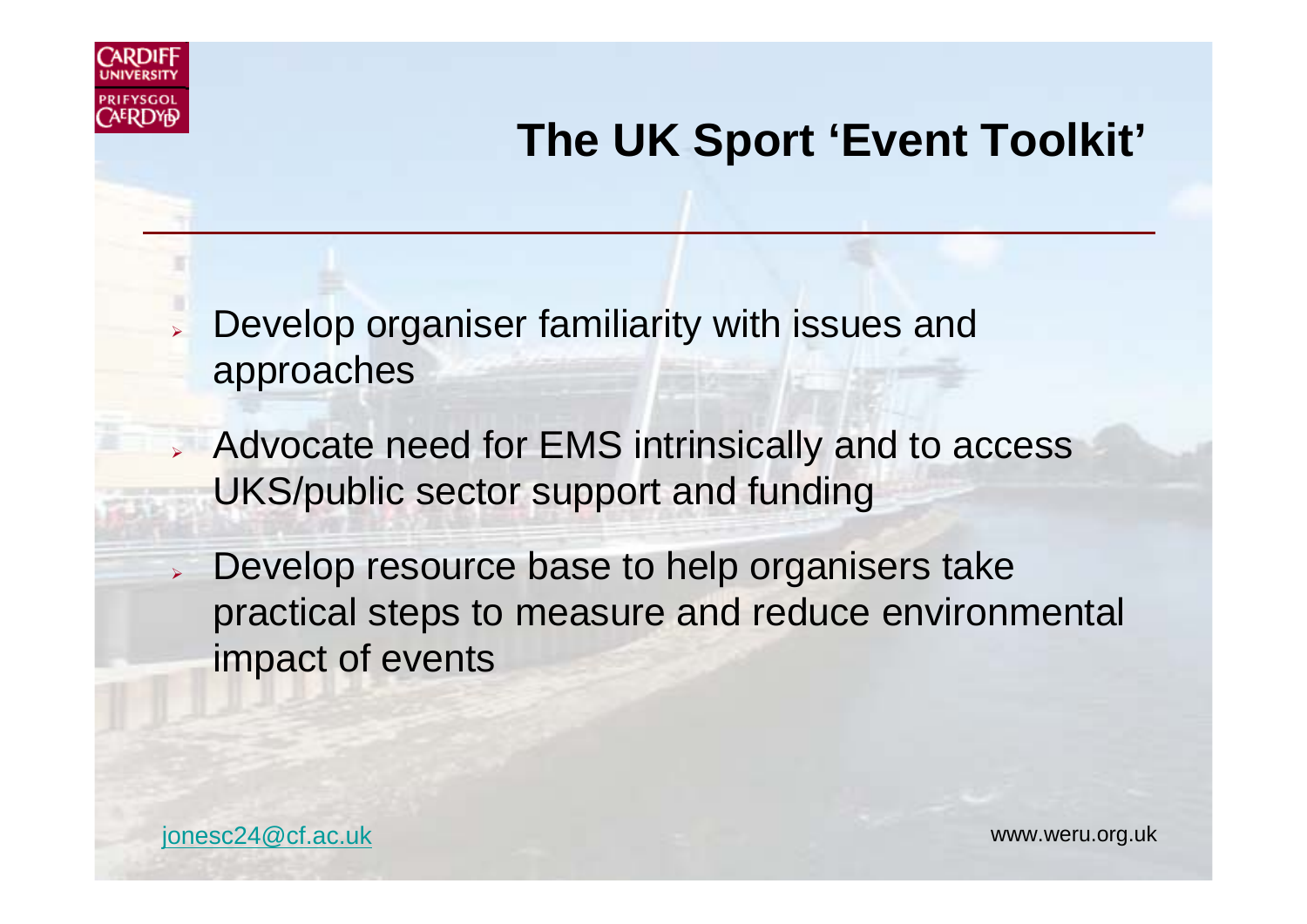$\ddot{\pm}$ 

#### **ENVIRONMENTAL IMPACT: ORGANISER CHECKLIST**

| <b>PRE-INCEPTION</b><br>1.1 Building the knowledge base<br>Develop familiarity with:<br>UK Sport Evaluative Toolkit & manual<br>٠<br>BS8901 Specification for a sustainable event management system<br>٠<br>Assess the fundamental environmental viability/appropriateness of the event. Consider location, access<br>1.2 Environmental viability<br>and timing.<br><b>PRE-EVENT</b><br>List areas of potential environmental impact (+iyg and -iyg). Consider:<br>2.1 Environmental scoping<br>Pre-event venue infrastructure development<br>٠<br>Organiser impacts (energy use, procurement)<br>٠<br>During-event visitor impacts (travel, waste, subsistence)<br>٠<br>Post-event legacies (clean up, remediation)<br>٠<br>Write an environmental strategy (as long or as brief as appropriate) outlining practical actions to manage<br>2.2 Environmental planning |               |
|-----------------------------------------------------------------------------------------------------------------------------------------------------------------------------------------------------------------------------------------------------------------------------------------------------------------------------------------------------------------------------------------------------------------------------------------------------------------------------------------------------------------------------------------------------------------------------------------------------------------------------------------------------------------------------------------------------------------------------------------------------------------------------------------------------------------------------------------------------------------------|---------------|
|                                                                                                                                                                                                                                                                                                                                                                                                                                                                                                                                                                                                                                                                                                                                                                                                                                                                       |               |
|                                                                                                                                                                                                                                                                                                                                                                                                                                                                                                                                                                                                                                                                                                                                                                                                                                                                       |               |
|                                                                                                                                                                                                                                                                                                                                                                                                                                                                                                                                                                                                                                                                                                                                                                                                                                                                       |               |
|                                                                                                                                                                                                                                                                                                                                                                                                                                                                                                                                                                                                                                                                                                                                                                                                                                                                       |               |
|                                                                                                                                                                                                                                                                                                                                                                                                                                                                                                                                                                                                                                                                                                                                                                                                                                                                       |               |
|                                                                                                                                                                                                                                                                                                                                                                                                                                                                                                                                                                                                                                                                                                                                                                                                                                                                       |               |
|                                                                                                                                                                                                                                                                                                                                                                                                                                                                                                                                                                                                                                                                                                                                                                                                                                                                       |               |
|                                                                                                                                                                                                                                                                                                                                                                                                                                                                                                                                                                                                                                                                                                                                                                                                                                                                       |               |
|                                                                                                                                                                                                                                                                                                                                                                                                                                                                                                                                                                                                                                                                                                                                                                                                                                                                       |               |
|                                                                                                                                                                                                                                                                                                                                                                                                                                                                                                                                                                                                                                                                                                                                                                                                                                                                       |               |
|                                                                                                                                                                                                                                                                                                                                                                                                                                                                                                                                                                                                                                                                                                                                                                                                                                                                       |               |
|                                                                                                                                                                                                                                                                                                                                                                                                                                                                                                                                                                                                                                                                                                                                                                                                                                                                       |               |
|                                                                                                                                                                                                                                                                                                                                                                                                                                                                                                                                                                                                                                                                                                                                                                                                                                                                       |               |
| impacts noted in 2.1. Effort here should reflect the likely scale of the impacts. Elements might include                                                                                                                                                                                                                                                                                                                                                                                                                                                                                                                                                                                                                                                                                                                                                              |               |
| statements or strategies relating to the following (if needed):                                                                                                                                                                                                                                                                                                                                                                                                                                                                                                                                                                                                                                                                                                                                                                                                       |               |
| Sustainable Procurement                                                                                                                                                                                                                                                                                                                                                                                                                                                                                                                                                                                                                                                                                                                                                                                                                                               | Waste         |
| Monitoring and<br><b>Energy</b> use                                                                                                                                                                                                                                                                                                                                                                                                                                                                                                                                                                                                                                                                                                                                                                                                                                   | <b>Travel</b> |
| Evaluation<br><b>Behaviour</b> change                                                                                                                                                                                                                                                                                                                                                                                                                                                                                                                                                                                                                                                                                                                                                                                                                                 | Legacy        |
| 2.3 Partnership development<br>Following 2.2, identify the range of partners who might be involved in delivering a sustainable event:                                                                                                                                                                                                                                                                                                                                                                                                                                                                                                                                                                                                                                                                                                                                 |               |
| <b>Public sector</b><br>Sponsors                                                                                                                                                                                                                                                                                                                                                                                                                                                                                                                                                                                                                                                                                                                                                                                                                                      |               |
| Waste authority<br>Suppliers                                                                                                                                                                                                                                                                                                                                                                                                                                                                                                                                                                                                                                                                                                                                                                                                                                          |               |
| Consultancies                                                                                                                                                                                                                                                                                                                                                                                                                                                                                                                                                                                                                                                                                                                                                                                                                                                         |               |
| Develop a plan to inform stakeholders of event actions for sustainability. Consider:<br>2.4 Communications Strategy                                                                                                                                                                                                                                                                                                                                                                                                                                                                                                                                                                                                                                                                                                                                                   |               |
|                                                                                                                                                                                                                                                                                                                                                                                                                                                                                                                                                                                                                                                                                                                                                                                                                                                                       |               |
| Audiences<br>Media                                                                                                                                                                                                                                                                                                                                                                                                                                                                                                                                                                                                                                                                                                                                                                                                                                                    |               |
| Scheduling/milestones<br>Messages                                                                                                                                                                                                                                                                                                                                                                                                                                                                                                                                                                                                                                                                                                                                                                                                                                     |               |
| 2.5 Contractual<br>Formalise contracts or memoranda of understanding with outside agents required to deliver parts of                                                                                                                                                                                                                                                                                                                                                                                                                                                                                                                                                                                                                                                                                                                                                 |               |
| sustainable event management (following 2.2).                                                                                                                                                                                                                                                                                                                                                                                                                                                                                                                                                                                                                                                                                                                                                                                                                         |               |
| <b>DURING EVENT</b>                                                                                                                                                                                                                                                                                                                                                                                                                                                                                                                                                                                                                                                                                                                                                                                                                                                   |               |
| During-event monitoring to ensure agreed procedures are followed and visitor data captured<br>3.1 Monitoring                                                                                                                                                                                                                                                                                                                                                                                                                                                                                                                                                                                                                                                                                                                                                          |               |
| Explicit management structure and information resources to enable proper ad hoc decision making to<br>3.2 Management                                                                                                                                                                                                                                                                                                                                                                                                                                                                                                                                                                                                                                                                                                                                                  |               |
| respond to unforeseen circumstances and developments.                                                                                                                                                                                                                                                                                                                                                                                                                                                                                                                                                                                                                                                                                                                                                                                                                 |               |
| Environmental messaging to identified audiences (following 2.4)<br>3.3 Communication                                                                                                                                                                                                                                                                                                                                                                                                                                                                                                                                                                                                                                                                                                                                                                                  |               |
| <b>POST-EVENT</b>                                                                                                                                                                                                                                                                                                                                                                                                                                                                                                                                                                                                                                                                                                                                                                                                                                                     |               |
| 3.3 Evaluation<br>Analysis of environmental data (visitors, organisers, partners) with explicit focus on lessons learned & best                                                                                                                                                                                                                                                                                                                                                                                                                                                                                                                                                                                                                                                                                                                                       |               |
| practice. Explicit recording for use in future event organisation.                                                                                                                                                                                                                                                                                                                                                                                                                                                                                                                                                                                                                                                                                                                                                                                                    |               |
| Communication of environmental impacts, actions & lessons learned (following 2.4)<br>3.4 Dissemination                                                                                                                                                                                                                                                                                                                                                                                                                                                                                                                                                                                                                                                                                                                                                                |               |
| Remediation or legacy actions identified in 2.2<br>3.5 Legacy; task & finish                                                                                                                                                                                                                                                                                                                                                                                                                                                                                                                                                                                                                                                                                                                                                                                          |               |